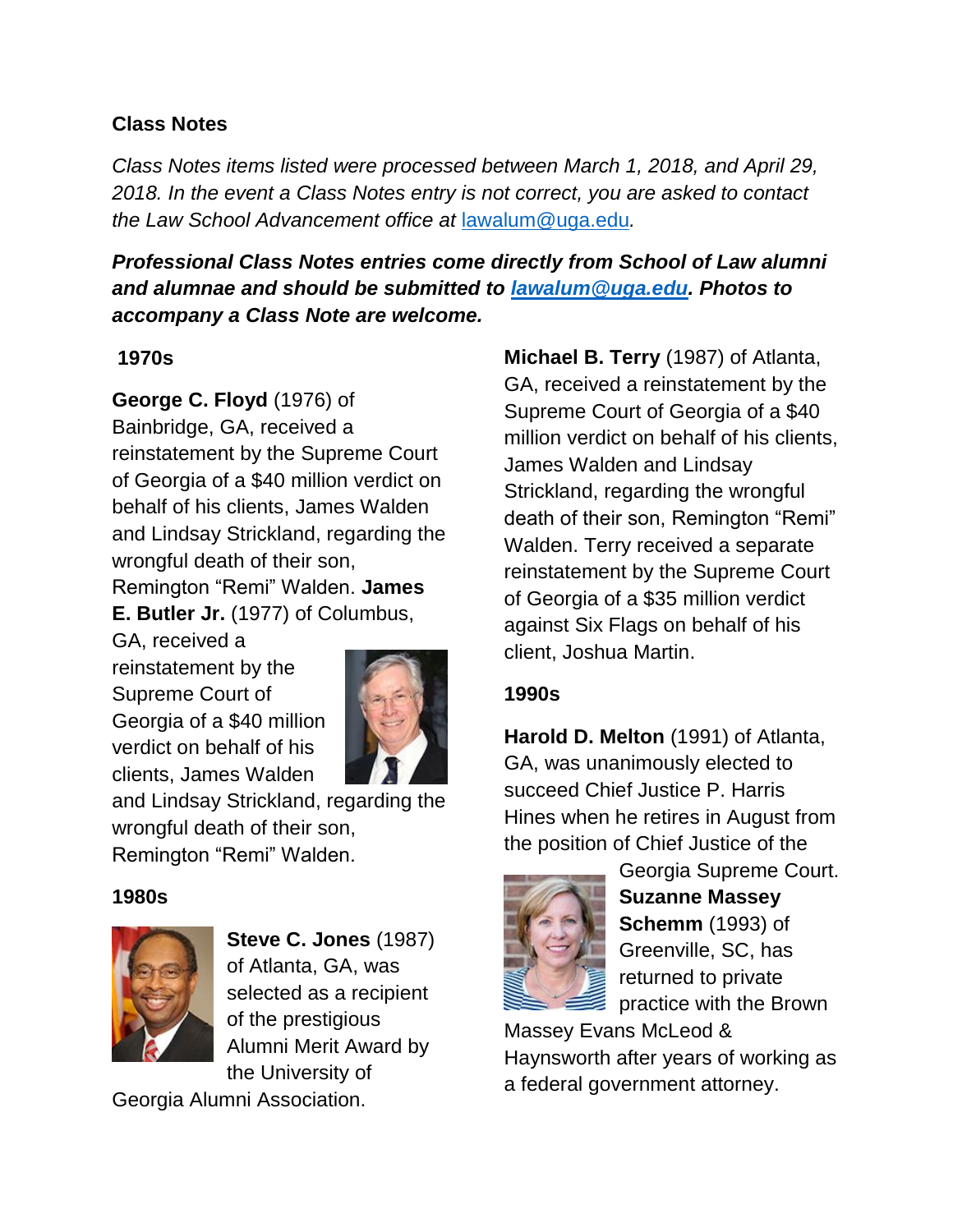

**John B. Moriarty Jr.**  (1994) of South San Francisco, CA, was appointed as executive vice president and general counsel of

Portola Pharmaceuticals, Inc. **David J. Bligh** (1997) of Washington, DC, was selected as the next Assistant Judge Advocate General of the Navy

(AJAG), Military Law. **Tilman E. "Tripp" Self III** (1997) of Macon, GA, was confirmed as the newest federal judge for the Middle District of



Georgia. **Carla Wong McMillian**  (1998) of Atlanta, GA, received the Women's Leadership Award as presented by the Georgia Asian Pacific American Bar Association (GAPABA) during their annual gala event.

#### **2000s**



**Michael L. Van Cise**  (2006) of Atlanta, GA, was elected a Fellow to the American College of Trust and Estate Counsel (ACTEC). **A.** 

**Zachary Faison Jr.** (2006) of Tuskegee, AL, was appointed as the 30th president and chief executive officer of Edward Waters College. **James E. "Jeb" Butler III** (2008) of Brookhaven, GA, received a

reinstatement by the Supreme Court of Georgia of a \$40 million verdict on behalf of his clients, James Walden and Lindsay Strickland, regarding the wrongful death of their son, Remington "Remi" Walden. **Naveen Ramachandrappa** (2008) of Atlanta, GA, received a reinstatement by the Supreme Court of Georgia of a \$35 million verdict against Six Flags on behalf of his client,

Joshua Martin. **Alison M. Ballard** (2009) of Atlanta, GA, was elected partner at Taylor English Duma.



# **2010–2017**



**A. Binford "Bin" Minter** (2010) of Atlanta, GA, joined Smith Moore Leatherwood as an associate. **Charles M.** 

**"Chad" McCranie** (2014) of Athens, GA, has been named a Fellow of Equal Justice Works as part of the Georgia Housing Corps. **Alexander McDonald** (2014) of Atlanta, GA, joined Swift Currie McGhee & Hiers as an associate. **Benjamin W. Thorpe** (2014) of Atlanta, GA, received a reinstatement by the Supreme Court of Georgia of a \$35 million verdict against Six Flags on behalf of his client, Joshua Martin. **Andrew M. Whittaker** (2015) of